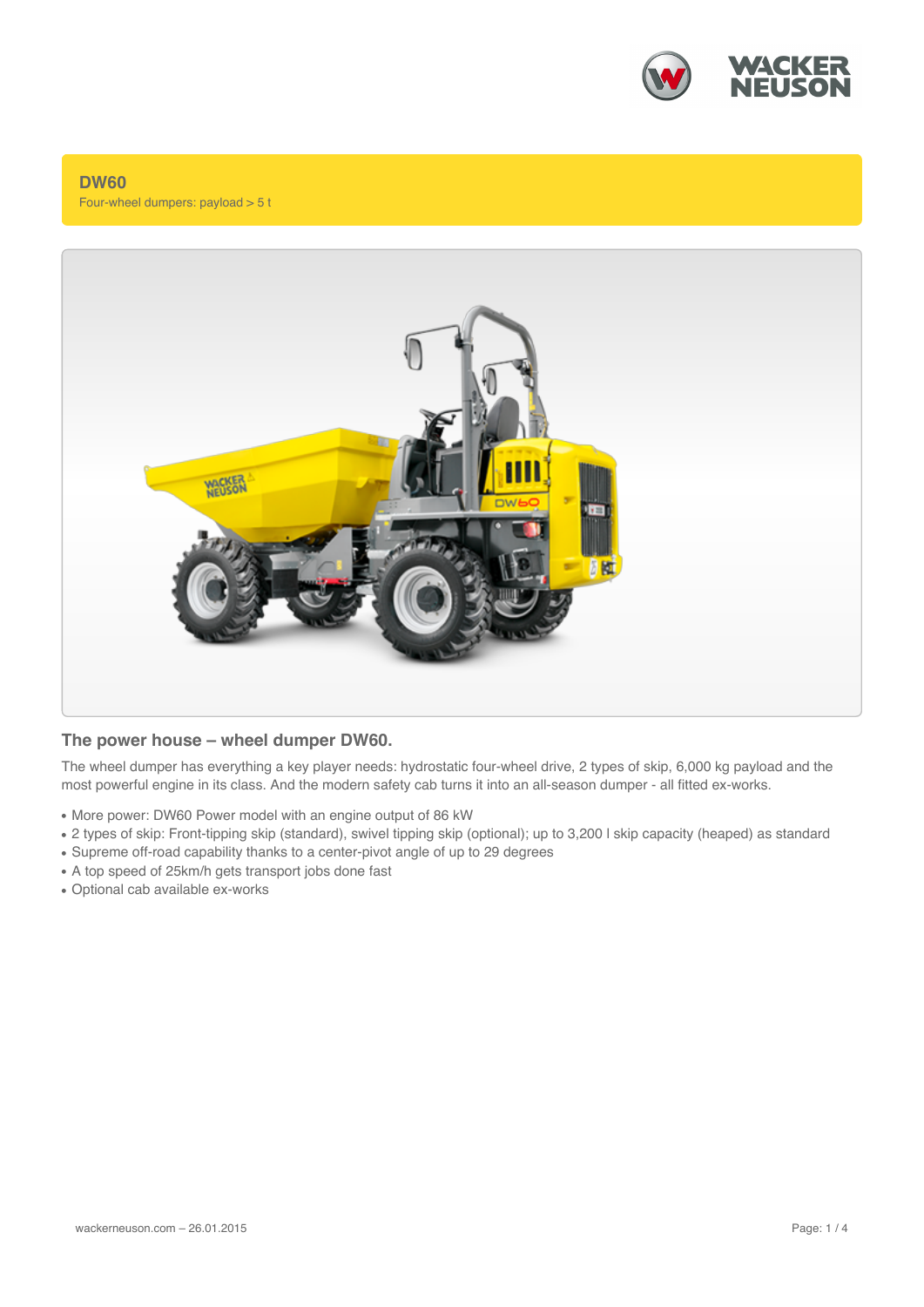

# **Technical specifications**

# **DW60**

# Operating data

| Payload                                | 6.000 kg |
|----------------------------------------|----------|
| Net weight Swivel skip                 | 4.938 kg |
| Skip capacity Swivel skip, levelled    | 2.3501   |
| Skip capacity Swivel skip, heaped      | 3.2001   |
| Skip capacity Swivel skip, water level | 1.6601   |
| Skip capacity Front skip, levelled     | 2.6501   |
| Skip capacity Front skip, heaped       | 3.5001   |
| Skip capacity Front skip, water level  | 1.9001   |

# Engine / Motor

| Engine / Motor manufacturer           | Perkins                           |
|---------------------------------------|-----------------------------------|
| Engine / Motor type                   | 854F                              |
| Engine / Motor                        | watercooled 4cylinder turbodiesel |
| Engine performance acc. to ISO 3046/1 | 55 kW                             |
| Displacement                          | 3.400 cm <sup>3</sup>             |
| Engine RPM                            | $2,5$ rpm                         |
| Emissions                             | Stage 3b / Tier 4 final           |
| <b>Traction drive</b>                 | 4WD, hydrostatic                  |
| Travel speed                          | 25 km/h                           |
| Articulation angle                    | 29 $^{\circ}$                     |
| Pendulum angle                        | 11°                               |
| <b>Tires</b>                          | 405/70-20                         |
| Steering pump                         | Axial piston pump                 |
| Flow rate                             | 152 l/min                         |
| Operating pressure                    | 150 bar                           |
| Duty pump                             | Gear pump                         |
| Operating pressure                    | 235 bar                           |
| Tank capacity                         | 82,51                             |
| Hydraulic oil tank                    | 55                                |

# **DW60 Power**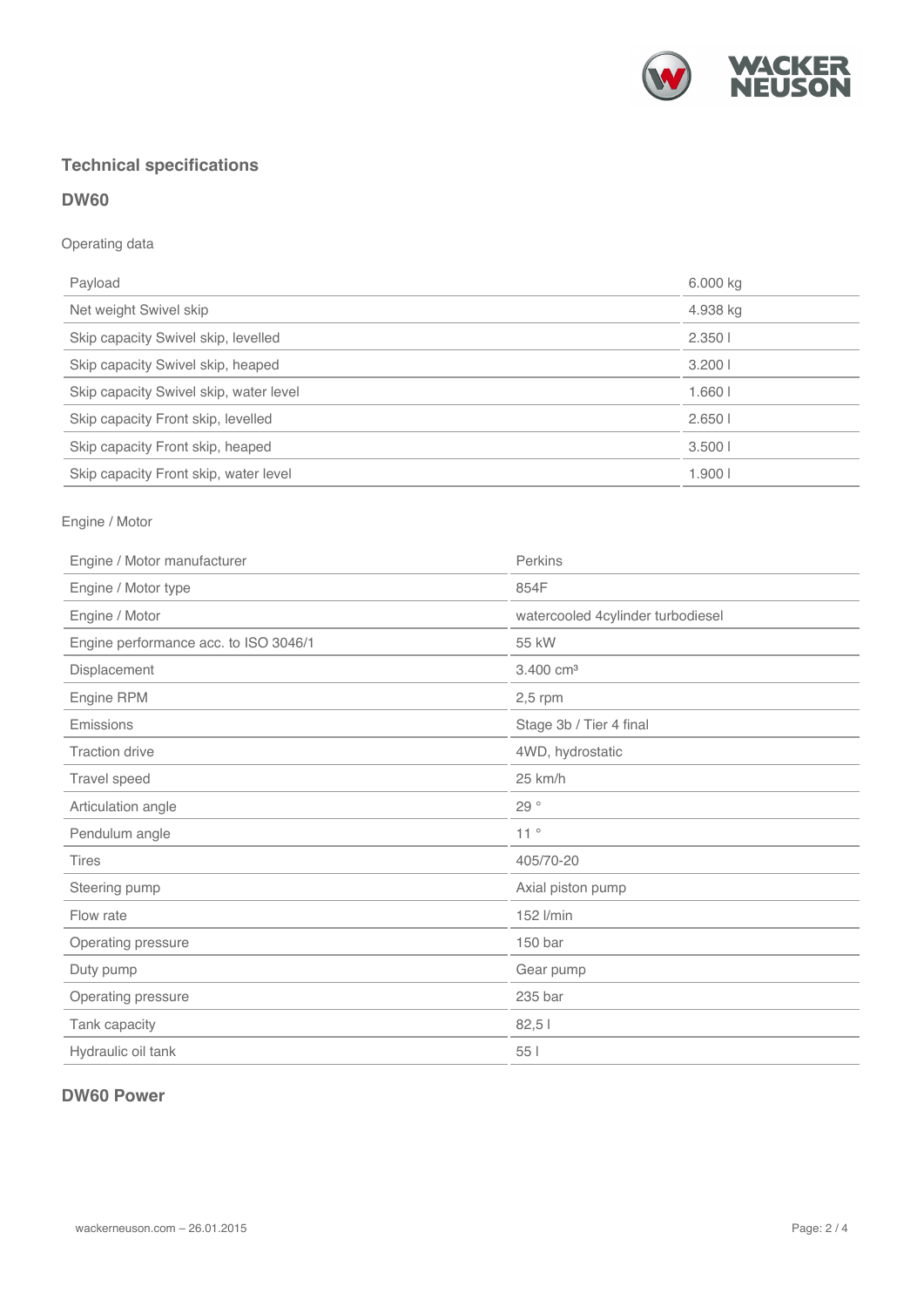

# Engine / Motor

| Engine / Motor manufacturer | <b>Perkins</b>                    |
|-----------------------------|-----------------------------------|
| Engine / Motor type         | 854E                              |
| Engine / Motor              | watercooled 4cylinder turbodiesel |
| Engine performance          | 86 kW                             |
| <b>Displacement</b>         | $3.400 \text{ cm}^3$              |
| Engine RPM                  | $2,5$ rpm                         |
| Emissions                   | Stage 3b / Tier 4 interim         |

# **DW60 LRC**

# Engine / Motor

| Engine / Motor manufacturer | Perkins                           |
|-----------------------------|-----------------------------------|
| Engine / Motor type         | 1104D                             |
| Engine / Motor              | watercooled 4cylinder turbodiesel |
| Engine performance          | 62,5 kW                           |
| Displacement                | $4.400 \text{ cm}^3$              |
| Engine RPM                  | $2,4$ rpm                         |
| <b>Emissions</b>            | Stage 3a / Tier 3                 |
| <b>Tires</b>                | 400/55R22.5                       |